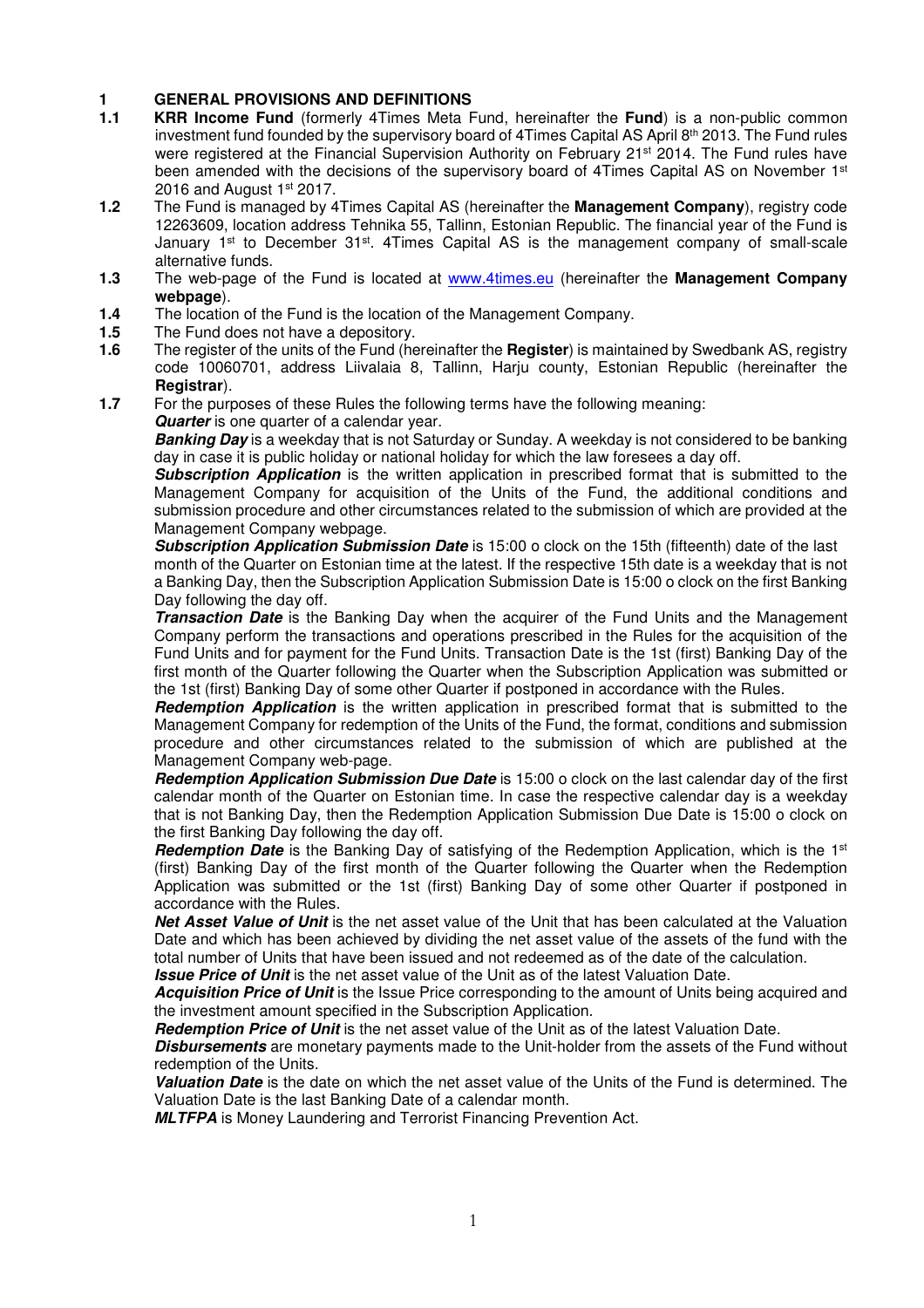# **2 FUND OPERATION**

# **2.1 The objective of the Fund operation**<br>2.1.1 The Fund is the assets collected by wa

- 2.1.1 The Fund is the assets collected by way of issuing of the Units and the pool of other assets acquired by investing of the former, which belong collectively to the Unit-holders (hereinafter the **Unit-holders**) and are managed by the Management Company.
- 2.1.2 The basis for the operations of the Fund and the relations between the Unit-holders and the Management Company are established in these Rules, Subscription Application and legal acts.
- 2.1.3 The objective of the operations of the Fund is increasing the value of the Fund assets, which is being achieved by investing into derivative instruments. The profit received from the increase of the value of Fund assets shall not be invested; it is instead disbursed to the Unit-holders in regular basis.
- 2.1.4 The Unit-holders shall not be guaranteed that the Fund is profitable or that their initial investments are preserved.
- 2.1.5 The base currency of the Fund is EUR.

### **2.2 Risks and other material circumstances**

- The Fund is a non-public fund for which the investor protection requirements of the public funds are not applied.
- 2.2.2 Investment into the Fund may yield both profit and loss to the Unit-holder, the preservation of the value of the investment is not guaranteed. Investment into the Fund always entails certain risks in case of occurrence of which the value of the investment may be decreased. In case of occurrence of risks in combination or in case of extraordinary market situation the effect on the value of the investment may be large-scale. The exact extent of the effect of the risks cannot be estimated. In certain cases the value of the investments made into the Fund may vary more than is usually characteristic to the financial instruments belonging to the similar risk class as the Fund instruments.
- 2.2.3 The yield of Fund in the prior periods or the history of the operations of the Fund so far shall not constitute a promise or indicator for the yield of the future periods of the Fund or for the achievement of the objectives of the operations of the Fund.
- 2.2.4 The Unit-holder must consider the possibility that events may occur in the operations of the Fund that may have material effect on the investment of the Unit-holder in the Fund. For example, in cases provided in the Rules or legal acts the issuing or redemption of the Units may be suspended, the Fund may be restructured or merged with another investment fund or liquidated. There may also take place significant changes, including in the investment policy of the Fund, the rights related to the Units and the matters related to the fees paid on the expense of the Fund or the Unit-holders. Several of the aforementioned events may take place without prior notice and may therefore occur unexpectedly for the Unit-holders.
- 2.2.5 The Unit-holder should consider that the Fund assets may be invested in full into derivative instruments by taking both long term and short term positions; therefore the acquisition of the Units constitutes an investment with high risk level.
- 2.2.6 The Fund in its investments focuses on the markets which have US dollar as their base currency. Unfavourable movements in relation to Euro as the base currency of the Fund may significantly affect the value of the Unit.

### **3 INVESTMENT OF FUND ASSETS**

### **3.1 Investment policy**

- 3.1.1 The Management Company follows the investment limitations stipulated in Investment Funds Act (hereinafter IFA), the legal acts issued based on IFA and these Rules.
- 3.1.2 The Fund invests primarily into the derivative instruments traded on the regulated markets of the United States of America. Money-market instruments, low-risk debt instruments and other such securities are invested into in order to manage the liquidity of the Fund assets, during the time of exit from or acquisition of investment, in case of absence of suitable investment objects or in case the growth potential of the investment into derivative instruments is limited.
- 3.1.3 In investing the Fund assets there are no limitations regarding the type of issuer.
- 3.1.4 There is no specialisation by economic sectors in investing the Fund assets.
- 3.1.5 The exact proportions between the types of assets, types of issuers, regions and economic sectors in the Fund assets shall be determined in the course of daily management of the Fund.

# **3.2 Limitations on investment**<br>**3.2.1** The Fund assets may be inve

- 3.2.1 The Fund assets may be invested into all financial instruments, included in a scope of up to 100% into each of the following types of instruments:
	- i) shares and other equivalent tradable rights, debt instruments, convertible debentures and other issued and tradable debt obligations, subscription rights and other tradable rights which provide the right to acquire securities, money-market instruments and tradable depositary receipts of securities; ii) derivative instruments;
	-
- iii) shares and units of investment funds.
- 3.2.2 The Fund assets may be invested in a scope of up to 100% into securities that are freely transferable and which are traded on the regulated markets of European Economic Area (EEA) member state or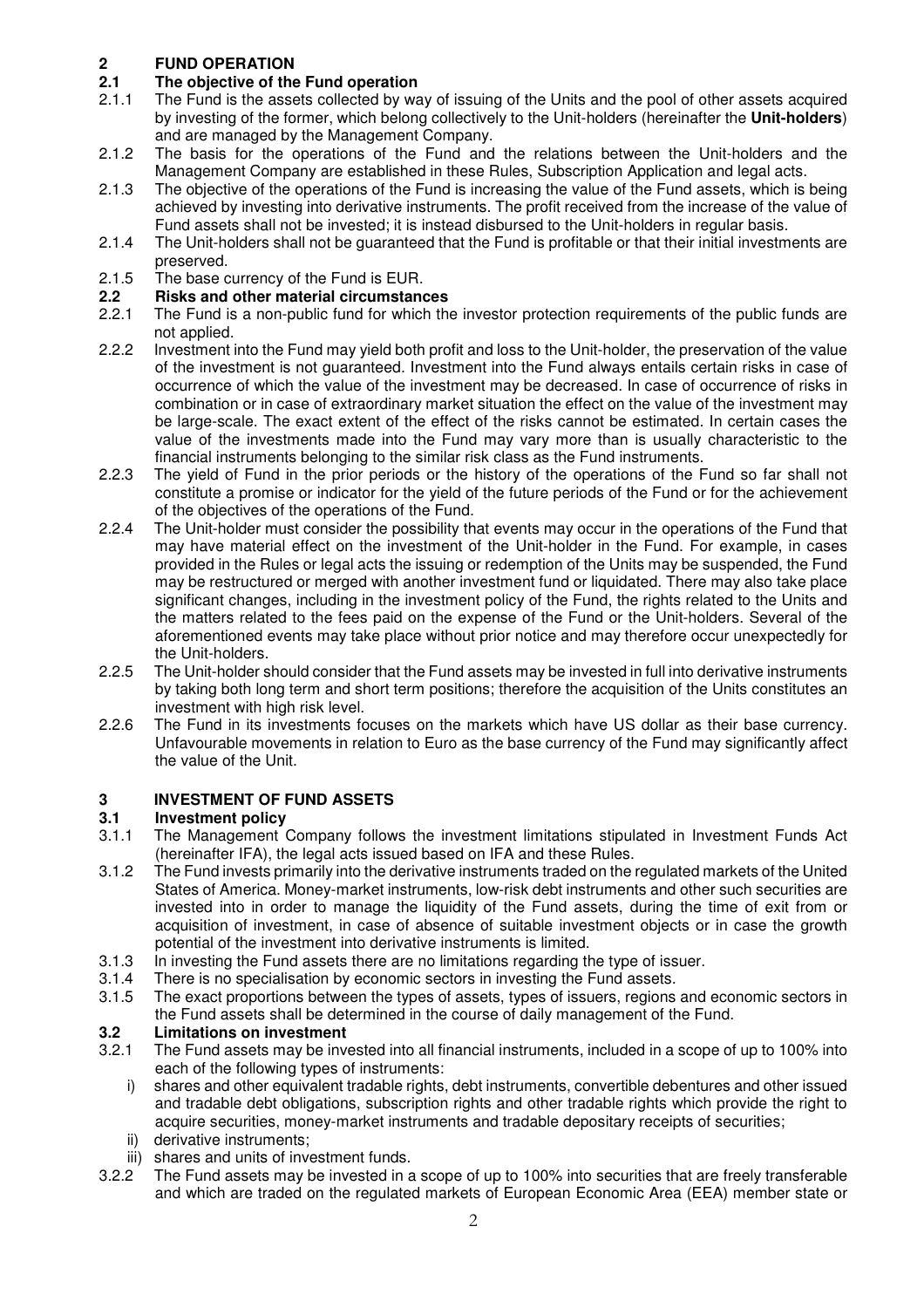United States of America.

- 3.2.3 It is allowed to invest a maximum of 50% of the market value of the Fund assets into the securities listed in clause 3.2.1.1 issued by a single issuer.
- 3.2.4 It is allowed to perform transactions with derivative instruments on account of the Fund both in order to achieve the investment objectives and for the purpose of mitigating risks.
- 3.2.5 The Fund assets may be invested into derivative instruments with a single underlying asset in such a manner that the volume of the derivatives deposit related to the corresponding underlying asset would not exceed 75% of the market value of the Fund assets.
- 3.2.6 There are no restrictions on the underlying assets of the derivative instruments.
- 3.2.7 Unless otherwise provided in law, the investments of the Fund may, at the discretion of the Management Company, be concentrated in full to a single country, i.e. the securities, derivative instruments, money-market instruments or fund units issued by the issuers of a single specific country or registered in it may in total form up to 100% of the market value of the Fund assets.
- 3.2.8 The Fund assets may be invested into the shares of the investment funds allowed by IFA in the scope of up to 100% of the market value of the Fund assets. The value of the fund units of a single investment fund may reach up to 50% of the market value of the Fund assets.
- 3.2.9 The monetary amounts placed on the bank account of the Fund or placed temporarily to overnight deposit may form up to 100% of the market value of the Fund assets.
- 3.2.10 The Management Company shall follow in the investment of the Fund assets, in addition to the above provided rules, all other investment limitations and requirements for risk diversification deriving from legal acts.

#### **3.3 Risks related to investing**

- 3.3.1 Investment into the Fund entails various risks, which may affect the yield of the investment. By investing into the Fund the Unit-holder should consider that the operations of the Fund may be both profitable and unprofitable. Investment into the fund cannot be considered as a deposit and the preservation or growth of the investment is not guaranteed by financial organisations or state authorities. The past yields of the Fund shall not guarantee similar results in the future.
- 3.3.2 The following sections describe the main investment risks:

**Currency risk** - the assets of the Fund are invested into securities that may be issued in a currency other than the base currency of the Fund. Therefore the Fund is affected by the currency risk that derives from the changes in the currency rates. In case of unfavourable changes in the currency rates the value of an investment quoted in a currency other than the base currency of the Fund may decrease as measured in the base currency of the Fund.

**Opposite party risk -** the opposite party risk of a transaction derives from the inability of the opposite party in transaction with the Fund assets to perform the obligations obtained by the conclusion of the transaction.

**Liquidity risk -** liquidity risk is related to lack of means in complying with the margin requirements, i.e. a situation where the deposit does not cover the value of the underlying assets due to large-scale movements in the price and additional therefore collaterals must be found in a short time, otherwise there exists the danger of closing of the position and losing of the investment. Liquidity risks also means a situation where the Fund may fail to sell assets in a desired time due to small liquidity of the securities market or the sale of assets does not succeed at all.

**Market risk -** a risk that the value of the investment may be decreased or the obligations related to the investment may increase due to unfavourable changes in the securities market (e.g. macroeconomic events, instability in the political or social system, behaviour of the investors etc.). Unfavourable change in the market price of a security shall decrease the value of the investment of the Fund.

**Concentration risk -** a risk that the value of the investments may decrease due to the concentration of the assets or the markets.

**Deposit risk -** a risk that the collateral agent, the provider of trading platform or other party maintaining the assets becomes insolvent, the assets perish or disappear or the misuse of the assets takes place in any other manner.

**Financial leverage risk -** the value of the assets with financial leverage may change unexpectedly and therefore result in significant damage to the Fund assets.

**Volatility risk -** the risk of the effects of sudden changes in the price to the open trading positions.

**Asset valuation risk -** the risk that there exists no reliable quoting for the assets at pre-market and aftermarket and it is difficult to provide fair valuation of the assets. The risk of asset valuation is important, inter alia, in case the Fund invests into bonds issued by companies. In such case the Management Company may utilise such valuation model in evaluating the assets where the input is based on the assessments of the Management Company itself. In such case the price of the assets may be significantly different from the price which the Fund may receive from disposing the assets in an unfavourable market situation.

**Political risk -** a risk that in the country where the underlying assets are manufactured of marketed such events occur that affect the political or economic stability or further development of that country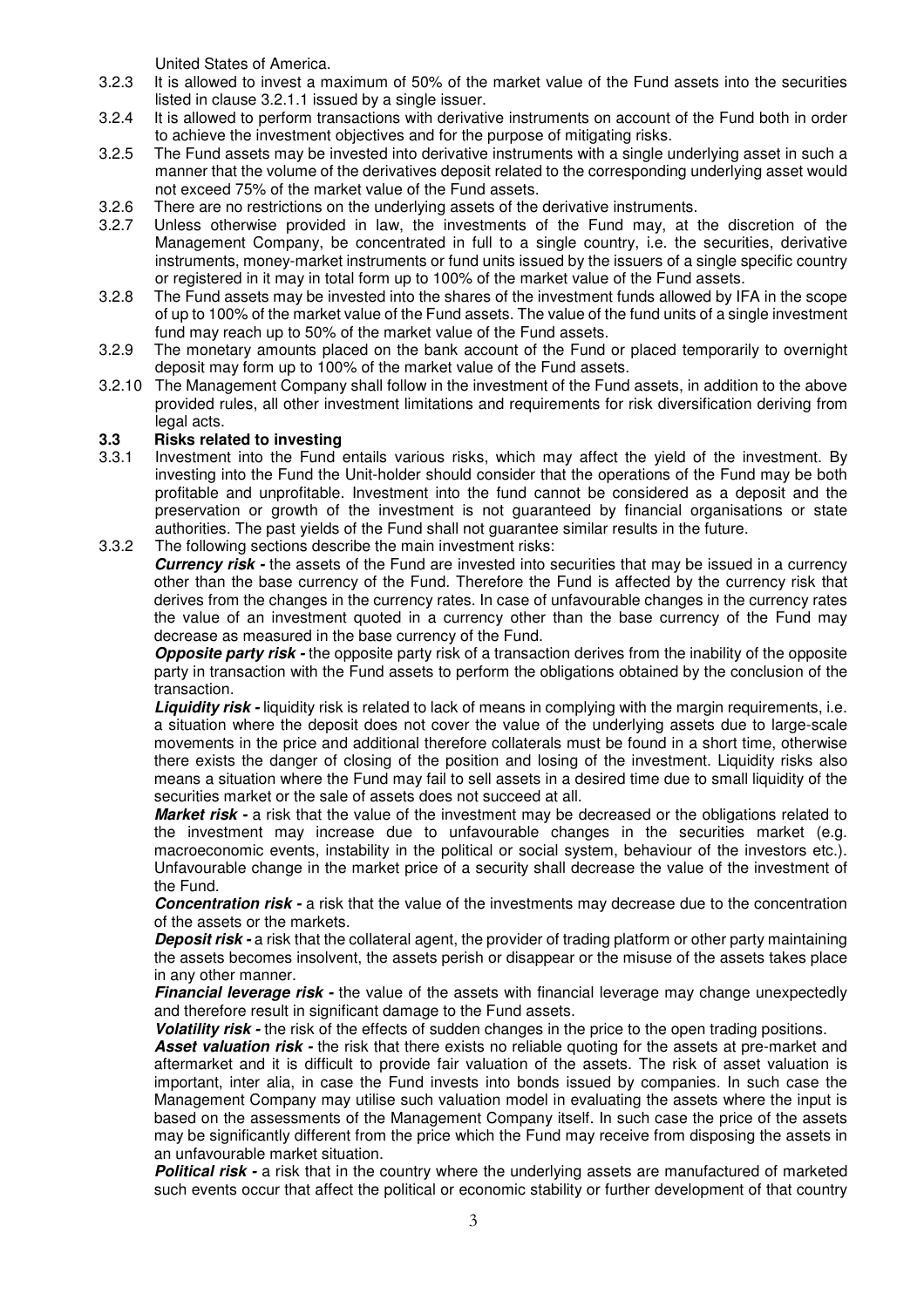or area and the events may result in abrupt changes in the market price. Political risks may be for example the radical changes in the economic and legal environment (e.g. nationalisation processes), situations of social or internal political crisis (e.g. acts of terrorism, war) etc.

**Natural disaster risk - a** risk that extreme natural disasters occur in the country where the underlying assets are manufactured or marketed that affect abruptly the market price of the underlying asset.

**Operational risk** - risk of losses that derives, for example, from failures in systems, which may be related to failures in IT area or possible failures in the trading systems.

**Legal system risk** – the legislation related to the activities of the Fund and the investment may be changed, among other things Income Tax Law may be changed.

**Business risk** – the economic results of the issuer, into whose security the Fund has invested, may depend on the economic cycles and the professionality level of its management. The latter may also affect the price of the security. In order to reduce this risk the activities of the issuers of the securities are continuously monitored and analysed.

- **3.4** In addition to the risks related to investments described above the investor must consider the possibilities that other events may take place that could affect the investment in the Fund. For example the Management Company is entitled to suspend the redemption of the Units in cases and conditions provided in the law and the Rules, the Fund may be restructured, merged with another Fund or liquidated.
- **3.5** The description of the aforementioned risks is a general and summarised description of main risks and is not exhaustive description of all risk related to the investment into the Fund. The Unit-holder should be certain, before investing into the Fund, that the risk profile of the Fund is acceptable for him/her. The investor should consult with investment consultant where necessary.

#### **4 FUND UNITS AND RIGHTS AND OBLIGATIONS RELATED TO THE UNITS**

#### **4.1 The Units of the Fund and record-keeping**

- 4.1.1 The Unit of the Fund (hereinafter the Unit) represents the holding of the Unit-holder in the Fund assets. The Unit may be divided. The parts of the Units created by division of the Unit (Fraction Unit) are rounded off up to three decimal points. The rounding shall take place in accordance with the following rules: numbers NNN.NN0 to NNN.NN4 are rounded to a a number NNN.NNN and numbers NNN.NNN5 to NNN.NNN9 are rounded to a number NNN.NN(N+1).
- 4.1.2 The Fund has Units of one type with the nominal value of 10 Euros. The minimum amount of the investment in acquisition of the Unit is 50,000.00 (fifty thousand) Euros and therefore the minimum value of the Units issued to one Unit-holder is 50,000.00 (fifty thousand) Euros. In case the investor wishes to acquire Units in the amount exceeding 50,000.00 Euros, then each additional investment is additional 50,000.00 Euros. There is no maximum amount (cap) of the investment. The Unit-holder may redeem the Units either in whole or partially. In case the Unit-holder wishes to redeem the Units partially, then in case of partial redemption the Units cannot be redeemed in such a manner that the Unit-holder would have Units with less value than 50,000.00 Euros after the partial redemption, i.e. Units in the value of at least the initial investment of 50,000.00 Euros must remain to the Unit-holder after the partial redemption of the Units. The redemption of the Units is regulated in clause 5.3 of these Rules.
- 4.1.3 The register of the Units is maintained by the Registrar.
- 4.1.4 These Rules, the conditions for securities accounts and transactions of the Registrar and the agreement concluded between the Management Company and the Registrar are applied to the keeping of the register, entering of entries into the register, preserving of the registry information and to the liability of the Registrar. On the request of the Investor the Registrar shall issue an extract regarding the Units held by the Unit-holder. Processing of the registry information takes place on the securities accounts by way of electronic data processing. The Registrar shall enter an entry into the register based on the instruction submitted by an authorised party (the investor, investor's representative, Management Company). The basis for entry may also be a judicial decision or other basis accepted by the Registrar and the Management Company. The Registrar is obliged to preserve the information and documents submitted for making an entry for at least ten years after the entry is made.
- 4.1.5 The ownership interest of the Units and the rights and obligations of the Management Company deriving from the Units are considered to have come into force from the moment of entering the entry into the register of the Units. With the expression of will for acquiring the Units the Unit-holder gives his/her consent for processing of his/her data (including personal data) in the extent necessary for keeping the register and also for the purposes provided in the general conditions of the Registrar.

#### **4.2 Rights and obligations related to the Unit**

- 4.2.1 The Unit-holder shall have the following rights:
- i) to request redemption of Units from the Management Company in compliance with the provisions of the Rules and applicable legislation;
- ii) to receive in compliance with the Rules part of the remaining assets and the profit of the Fund, corresponding to his/her amount of Units in case of liquidation of the Fund;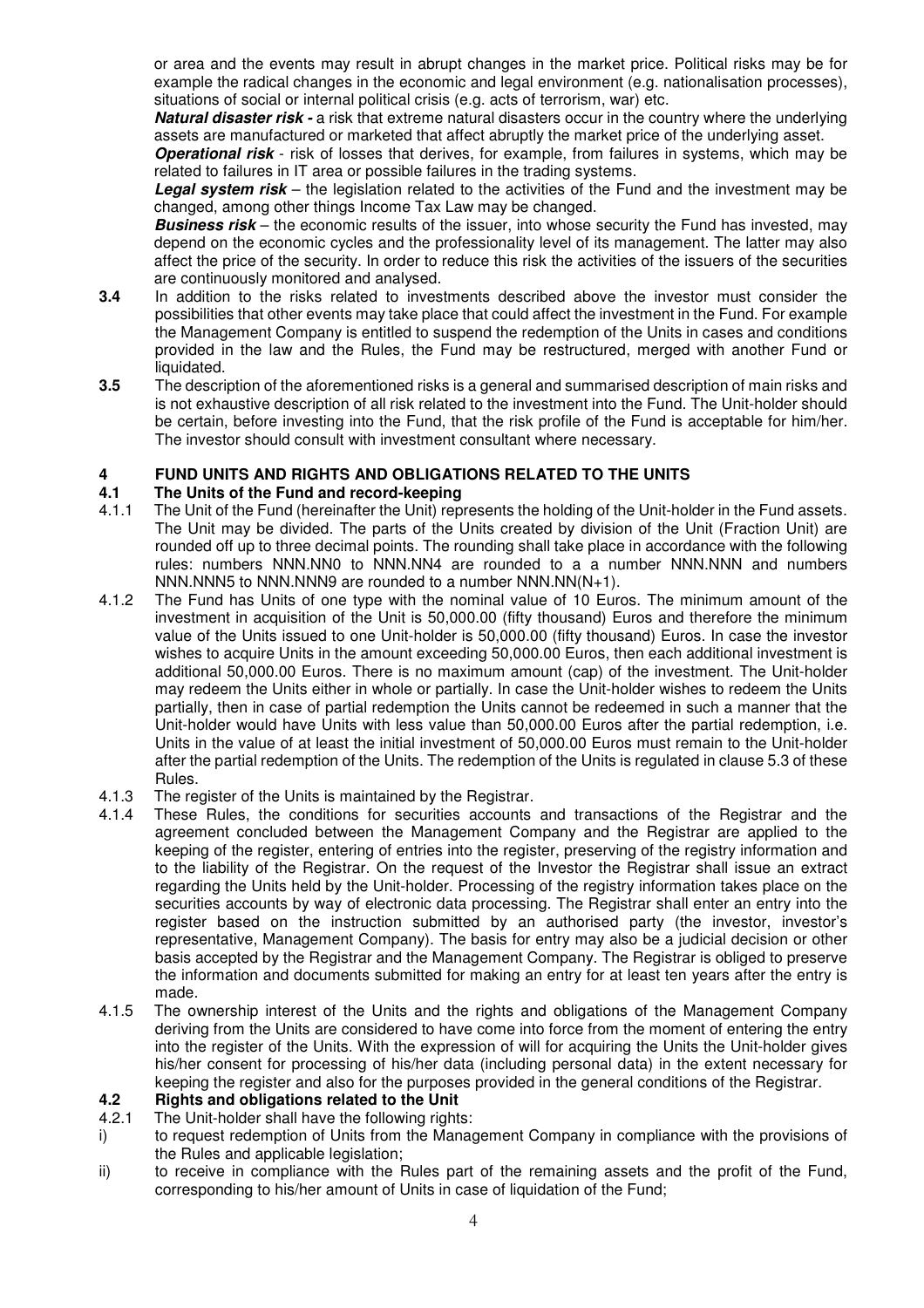- iii) to request entering of him/her into the register as the Unit-holder or amendment of the registry data;
- iv) to request from the Registrar a certificate or extract from the registry regarding the Units belonging to him/her;
- v) to receive Disbursements in compliance with clause 9 of the Rules
- vi) to act in other manner provided in the law or Fund Rules.<br>4.2.2 The following obligations and conditions are related to the
- The following obligations and conditions are related to the Units:
- i) the Unit-holder is aware while acquiring the Units that the main direction of investment of the Fund assets are the derivative instruments listed on the regulated stock exchanges of the United States of America (and prior to acquiring the Units the Management Company has explained the entailed special risk level).
- ii) The Unit-holder is obliged to execute the rights deriving from the Units in good faith and in compliance with the conditions of the Rules and applicable legislation. The purpose of execution of the Unitholder's rights cannot be causing damage to the other Unit-holders, Management Company or third parties.
- iii) Prior to acquisition of the Units the Unit-holder is obliged to thoroughly assess his/her knowledge and experience for investing into the Fund and also his/her financial and economic abilities. By acquiring the Units the Unit-holder is automatically considered to irrevocably confirmed that he/she is able to bear the risks and losses related to the investment, including complete loss of the investment and he/she is aware that he/she shall not be compensated the decrease in the value of the investment or its complete loss by way of any reimbursements or returns.
- iv) The Unit-holder is not entitled to pledge the Units or encumber these in any other manner.
- v) In case of transfer of the Unit to a third party, it can only be made to such person that complies with the requirements provided in clause 5.1.6 of the Rules and is acquiring the Units of the Unit-holder in their full extent. The Unit-holder is obliged to ensure in case of transferring of the Units that the acquirer of the Units complies with the requirements provided in clause 5.1.6 of the Rules. In case of violation of the obligation provided in this clause the Management Company is entitled to claim a contractual penalty in the amount of 15% from the Net Asset Value of the Unit of the Unit-holder transferring the Unit as of the date the transfer transaction.
- vi) In case of transferring of the Unit to third party the Rules in their respective version are automatically applied also for any consequent acquirer of the Unit.
- vii) The Unit-holder is not entitled to exchange his Units with the units of other fund managed by the Management Company.
- viii) The Unit shall not provide the Unit-holder with the right for decision making regarding the transactions made with the Fund assets. The Unit-holders of the Fund do not hold general meetings in case other than provided in these Rules. None of the Unitholders may request the termination of the Unit-holders' community.
- ix) The Unit-holder shall not be personally liable for the obligations of the Fund that the Management Company has obtained on behalf of the Fund nor for the obligations the performance of which the Management Company is entitled to request on the account of the Fund in compliance with the Rules. The liability of the Unit-holder for the performance of these obligations has been limited to his/her Unit in the Fund assets.
- x) the Management Company cannot acquire obligations on behalf of the Unit-holders.
- xi) in order to satisfy a claim directed against a Unit-holder the claim for payment may be made against his Units, but not against the Fund assets.
- xii) for any possible tax issues the Unit-holder is advised to consult with a competent tax specialist.
- xiii) The Unit-holder is aware and takes into account the fact that the Fund assets may be invested in part or in full into derivative instruments and the Management Company may keep for that purpose either part or all of the Fund assets at such service provider that is providing the service of trading with derivative instruments. The Unit-holder is aware of the risk that in the case of the bankruptcy of such service provider the Fund assets may be included into the bankruptcy estate of the service provider. The Unit-holder is aware and agrees that the Management Company shall not be held liable for the maintaining of the assets in case of maintaining such assets at the third party service provider. The rights, obligations and liability of such third party depository derive from the agreement concluded between such third party and the Management Company

## **5 ISSUE AND REDEMPTION OF UNITS**<br>**5.1** Preconditions for issue. Subscription

#### **5.1 Preconditions for issue. Subscription Application**

- 5.1.1 In order to acquire Units the person must have a banking account and securities account or registry account opened at the Registrar.
- 5.1.2 The issuer of the Units is the Management Company. Issuing of Units is limited in time, i.e. the Units are only issued on times prescribed and according to procedure described in these Rules. The volume of the issue of the Units and the number of issued Units are not prescribed. Only monetary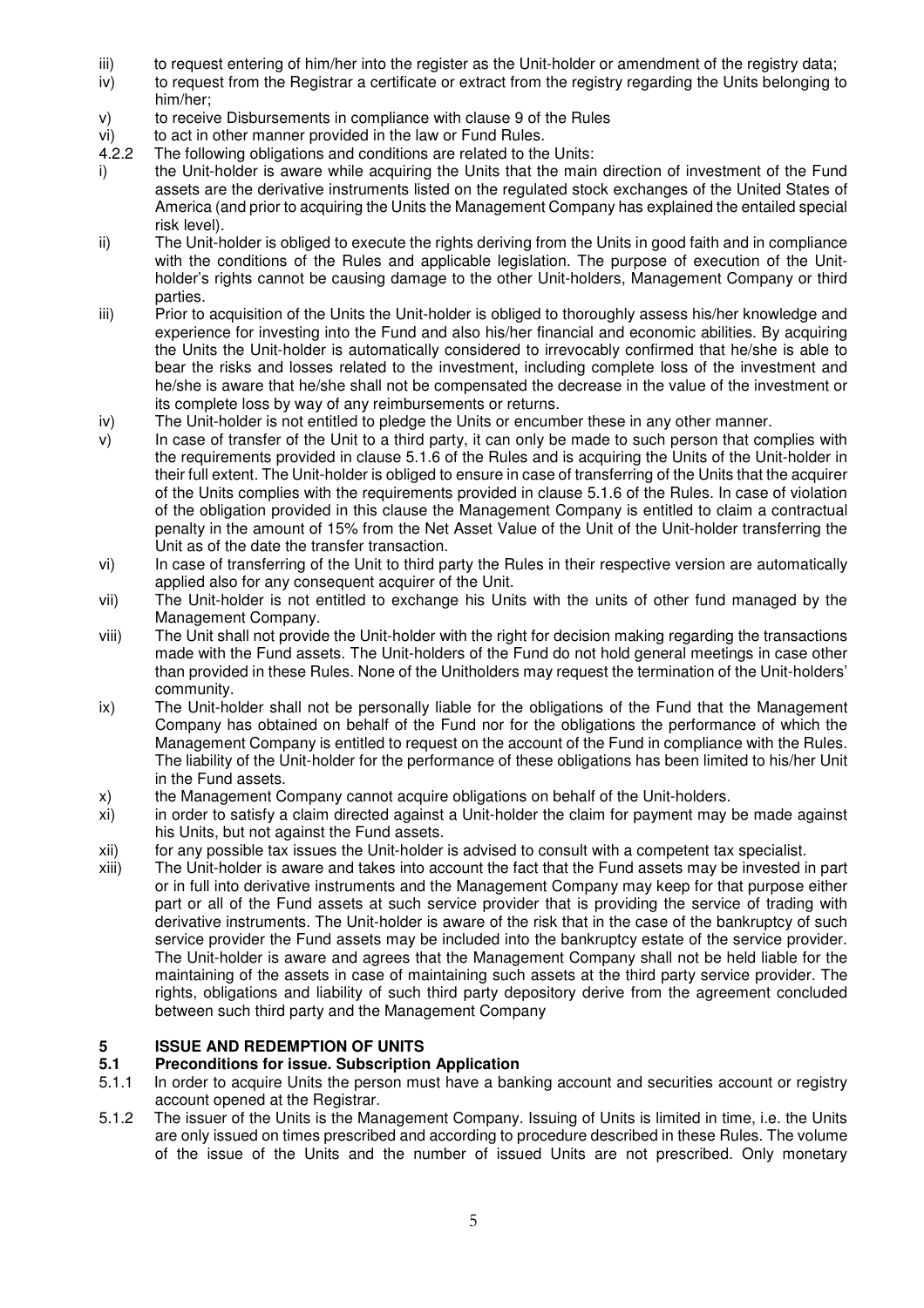contributions are accepted for the Units.

- 5.1.3 No issue fee is collected at the issuing of the Units.
- 5.1.4 The Management Company issues the Units with the Issue Price of the Unit.
- 5.1.5 In order to purchase Units the Subscription Application must be submitted to the Management Company on the Subscription Application Submission Date at the latest. Subscription Application may be submitted either in digital format with digital signature to the address provided on the Management Company web-site or by delivering the personally signed original of the Subscription Application on paper to the Management Company
	- i) Subscription Application in digital format and digitally signed must be submitted to the Management Company and to the Registrar. The Management Company web-site shall list the e-mail addresses of the Management Company and the Registrar to which the digitally signed Subscription Application should be sent. Digitally signed Subscription Application is considered not submitted if the Subscription Application is sent only to one of the aforementioned e-mail addresses.
	- ii) In case of submission of the personally signed Subscription Application on paper, the original copy of the Subscription Application must be delivered to the Management Company at its location in one of the following manners (exhaustive list): a) by delivery to the representative of the Management Company against his signature, b) by way of registered mail (with notice of delivery) with delivery to the representative of the Management Company against his signature, c) by way of courier service with delivery to the representative of the Management Company against his signature. Personally signed Subscription Application on paper is considered as delivered to the Management Company only in case the original copy of the Subscription Application has arrived at the legal address of the Management Company in one of the above manners and has been delivered to the representative of the Management Company against signature.
	- iii) Subscription Application is not considered to be delivered if it does not comply with the format requirements provided in clause 5.1.5. and/or has not been submitted in the manner prescribed in clause 5.1.5.
- 5.1.6 Subscription Application can be submitted to the Management Company by a person that complies with all the following requirements:
	- i) whose initial investment amount is at least 50,000.00 (fifty thousand) Euros and the acquisition of the Units complies also in other manner with the provisions of these Rules;
	- ii) who confirms in writing in the Subscription Application that he/she has sufficient knowledge or experience in the area of investment, including investment into derivative instruments, the risks and specific risk level related to this and he/she has been explained the risks related to investing and the keeping of the assets of the Fund, in case the Fund assets are kept at third party and in case of insolvency the third party the Fund assets might not be partially or fully excluded from the bankruptcy estate;
	- iii) who confirms in the Subscription Application that he/she has thoroughly reviewed the Rules, agrees to these and obliges to follow these;
	- iv) against whom there are no circumstances deriving from MLTFPA that would hinder or prevent the Management Company to conclude a transaction with the person.
- 5.1.7 Subscription Application may be submitted on any Banking Day, but not later than the Subscription Application Submission Date. In case the Subscription Application is submitted later than the Subscription Application Submission Date, then the issue date of Units based on that Subscription Application (Transaction Date) shall be postponed by one Quarter, even if the date of the Subscription Application or its signature was given prior to the Subscription Application Submission Date, but the digitally signed Subscription Application was delivered to the Management Company and/or Registrar after the Subscription Application Submission Date or the personally signed Subscription Application on paper was delivered to the Management Company after the Subscription Application Submission Date.
- 5.1.8 Irrespective of the provisions of the Rules and irrespective of the compliance of the person that submitted the Subscription Application with the requirements of the Rules, the Management Company reserves the right to postpone the Transaction Date at its own discretion or refuse either partly or in full from issuing of new Units to whichever investor and for whatever reason at any time after the receipt of the Subscription Application. In such case the Management Company is not obliged to provide reasons for the respective decision. The Management Company is entitled to postpone the Transaction Date or to refuse the issuing of the Units repeatedly. Deriving from the requirement for equal treatment of the investor, in case the Management Company executes its right to postpone or refuse from issuing the Units, then this shall apply to all persons that had submitted the Subscription Applications by the respective postponed or cancelled Transaction Date.
- 5.1.9 The Management Company shall inform the person that has submitted the Subscription Application of the postponing or cancelling of the issue of the Units in a format that can be reproduced in writing to the e-mail address provided in the Subscription Application. If the Management Company has postponed the Transaction Date, then the Management Company shall send to the e-mail address of the person that has submitted the Subscription Application the information regarding the next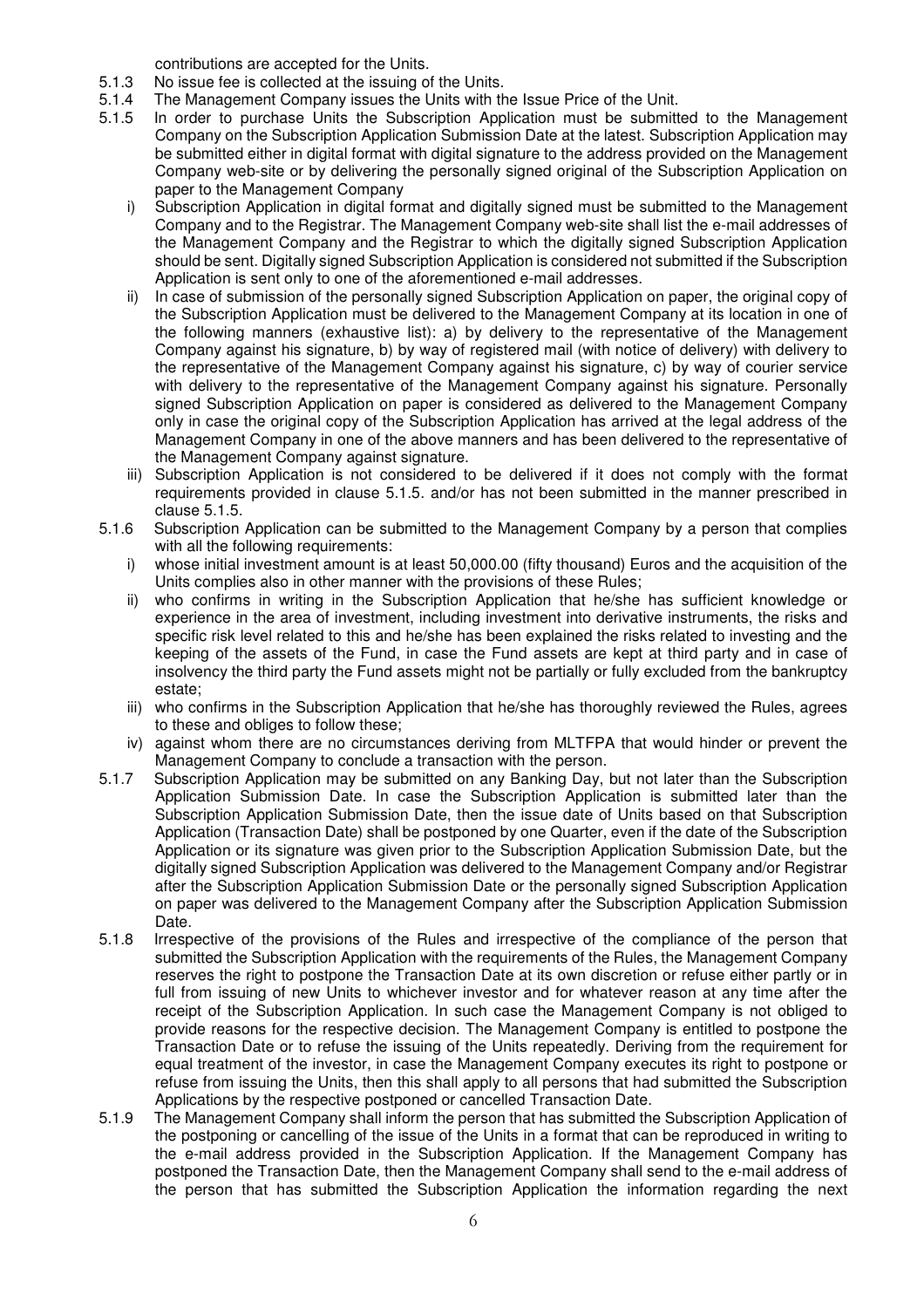Transaction Daye at the latest on the last Banking Date of the Quarter, which precedes the Quarter on the first Banking Day of the first calendar month of which the Management Company has set as the new Transaction Date.

- 5.1.10 The person that has submitted the Subscription Application is entitled to waive from the acquisition of the Units at any time before the submission of the instruction provided in clause 5.2.1. ii) of these Rules. The person that has submitted the Subscription Application shall waive from the acquisition of the Units either by sending a respective notice to the e-mail address of the Management Company or by not performing the payment of the Acquisition Price of the Units provided in clause 5.2.1. ii) to the subscription account of the Fund by the Transaction Date.
- 5.1.11 In case the Subscription Application or the person does not comply with the requirements of clause 5.1.6., then the Management Company is entitled not to accept the Subscription Application by notifying the person that submitted the Subscription Application to the e-mail address provided in the Subscription Application on that Transaction date at the latest when the issue of the Units would have taken place in case there had not been any grounds for not accepting the Subscription Application.

# **5.2 Acquisition of the Units and payment for the Units** 5.2.1 After the receipt of the Subscription Application the Mar

- After the receipt of the Subscription Application the Management Company shall verify the compliance of the person with the provision of clause 5.1.6 of these Rules. If the person complies with the provisions of the Rules and there are no circumstances for postponing or cancellation as provided in clauses 5.1.7., 5.1.8. or 5.1.10., then the Management Company, the acquirer of the Unit and the Registrar shall perform the following operations in the following order:
	- i) the Management Company shall submit to the Registrar an unconditional and irrevocable instruction for transferring the Units corresponding to the number and investment amount provided in the Subscription Application to the securities account of the Unit-holder against the payment for the Acquisition Price of the Units;
	- ii) the Unit-holder shall ensure the transfer of the investment amount provided in the Subscription Application to the subscription account of the Fund in such a manner that the amount has been received in full to the aforementioned account within 5 Banking Days from the Subscription Application Submission Date. In case the required amount has not been received in full by the Transaction Date the Management Company will not issue the Units;
- 5.2.2 In case of receipt of the Acquisition Price of the Units to the subscription account of the Fund the Registrar shall perform the transfer of the Units to the securities account of the Unit-holder at the latest within the first Banking day after the Transaction Date (T+1). In case there are mistakes or deficiencies in the instructions specified in clause 5.2.1. of the Rules the person that made the mistake or deficiency is obliged to remedy it immediately.

# **5.3 Redemption of Units**

- In order to redeem Units the Unit-holder shall submit to the Management Company the Redemption Application in accordance with clause 5.3.9. of the Rules. The Redemption Application shall be submitted by the Redemption Application Submission Due Date at the latest. In case the Redemption Application is submitted later, then the Redemption Date shall be postponed to the next Quarter, even if the date of the Redemption Application or its signature was given prior to the Redemption Application Submission Due Date, but the digitally signed Redemption Application was delivered to the Management Company and/or Registrar after the Redemption Application Submission Due Date or the personally signed Redemption Application on paper was delivered to the Management Company after the Redemption Application Submission Due Date. Unit-holder is entitled to redeem the Units only in accordance with clause 4.1.2. of the Rules in such a manner that the Unitholder's holding in the Fund shall remain at least 50,000.00 Euros or the Units, including fraction units are redeemed in full.
- 5.3.2 If the Redemption Application has been submitted to the Management Company then the Unit-holder cannot cancel it (except in case of written consent from the Management Company). In case the Unitholder applies for cancellation of the Redemption Application the Unit-holder shall submit a respective written application to the Management Company which the Management Company either accepts or does not accept at its own discretion without providing reasons.
- 5.3.3 Redemption Applications are satisfied on the Redemption Date in order of receipt by the Management Company and the Management Company shall submit to the Registrar the instruction to cancel the Units specified in the Redemption Application. The Registrar shall cancel the Units and the Redemption Price of the Units is transferred to the Unit-holder from the Fund assets on the Redemption Date.
- 5.3.4 With the payment of the Redemption Price of the Units the Unit is considered redeemed. The rights deriving from the Unit shall expire as of the moment of redemption of the Unit.
- 5.3.5 The Management Company is entitled to suspend the redemption of the Units either partially or fully in case of one or several of the following cases if the Management Company is on the opinion that:
	- i) the liquidity of the investment portfolio of the Fund is not sufficient for redeeming such amount of the Units at the Redemption Date,
	- ii) due to extraordinary circumstances or extreme fluctuations in market prices the calculation of the Net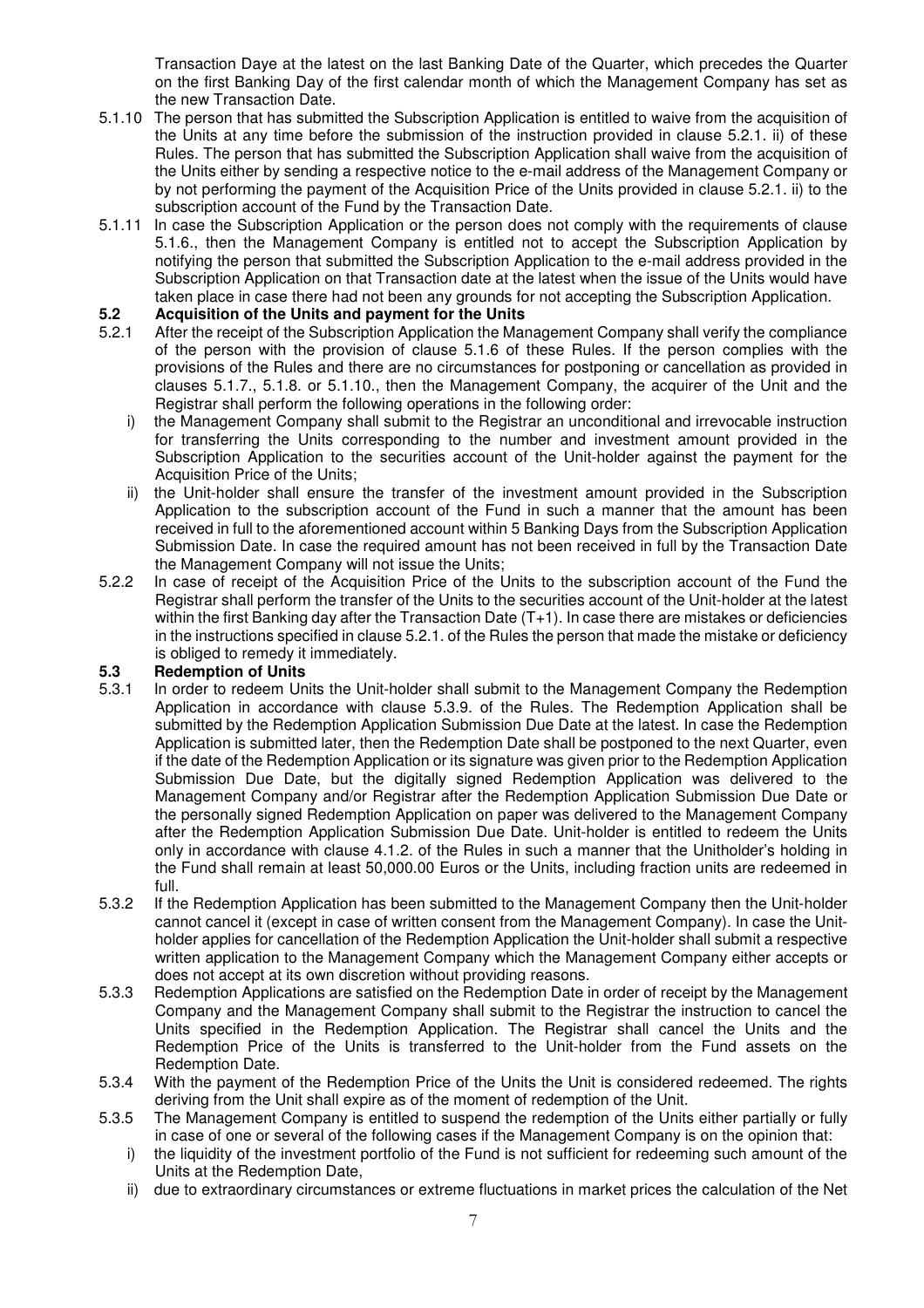Asset Value of the Units cannot be reasonably performed.

iii) selling of significant part of the Fund assets could significantly harm the interests of the Unit-holders..<br>5.3.6 In cases provided in clause 5.3.5, the Management Company may suspend the redemption of the

- In cases provided in clause 5.3.5, the Management Company may suspend the redemption of the Units either partly or fully for up to 3 (three) months. After the expiry of the suspension period the Management Company may suspend the redemption of the Units for subsequent 3-month periods, but not for longer than one year in case the circumstance providing the grounds for the suspension has not passed.
- 5.3.7 In case of performance of any monetary payments from the Fund assets to the Unit-holders no interest is calculated or paid.
- 5.3.8 No redemption fee is collected in case of redemption of the Units.
- 5.3.9 In order to redeem the Units the Redemption Application must be submitted to the Management Company on the Redemption Application Submission Due Date at the latest. Redemption Application may be submitted either in digital format with digital signature to the address provided on the Management Company web-site or by delivering the personally signed original of the Redemption Application on paper to the Management Company.
	- i) Redemption Application in digital format and digitally signed must be submitted to the Management Company and to the Registrar. The Management Company web-site shall list the e-mail addresses of the Management Company and the Registrar to which the digitally signed Redemption Application should be sent. Digitally signed Redemption Application is considered not submitted if the Redemption Application is sent only to one of the aforementioned e-mail addresses.
	- ii) In case of submission of the personally signed Redemption Application on paper, the original copy of the Redemption Application must be delivered to the Management Company at its location in one of the following manners (exhaustive list): a) by delivery to the representative of the Management Company against his signature, b) by way of registered mail (with notice of delivery) with delivery to the representative of the Management Company against his signature, c) by way of courier service with delivery to the representative of the Management Company against his signature. Personally signed Redemption Application on paper is considered as delivered to the Management Company only in case the original copy of the Redemption Application has arrived at the legal address of the Management Company in one of the above manners and has been delivered to the representative of the Management Company against signature.
- 5.3.10 Redemption Application is not considered to be delivered if it does not comply with the format requirements provided in clause 5.3.9. and/or has not been submitted in the manner prescribed in clause 5.3.9. In case the Redemption Application submitted for redemption of the Units does not comply with other conditions provided herein, including ti clause 5.3.1. and 4.1.2., then the Management Company shall not satisfy such Redemption Application and the Units shall not be redeemed, of which the Management Company shall inform the person that submitted the Redemption Application by e-mail.

#### **5.4 Determining of the Net Asset Value of the Unit**

- 5.4.1 In calculating the net asset value of the Fund assets and the Unit the Management Company shall follow the provisions of its own internal procedure rules and the law. The net asset value of the Fund assets is calculated based in the market value of the Fund assets from which the liabilities of the Fund are deducted. The net asset value of the Unit is calculated by dividing the net asset value of the Fund assets with the number of all Units issued and not redeemed by the moment of performance of the calculation.
- 5.4.2 The Management Company shall calculate the net asset value of the Unit, the Issue Price of the Unit and the Redemption Price of the Unit at least once a month on the Valuation Date.
- 5.4.3 The Issue Price of the Unit and the Redemption Price of the Unit are published on each Transaction Date and Redemption Date on the Management Company web-page.
- 5.4.4 In case an event or circumstance appears after the determination of the Net Asset Value of the Fund assets and the Unit, that in accordance with the best professional assessment of the Management Company affects the Net Asset Value of the Fund assets and the Unit, then the Management Company is entitled to revaluate the Net Asset Value of the Fund assets and the Unit provided that failure to perform such revaluation would harm the interests of the Unit-holders.
- 5.4.5 The Management Company is entitled to postpone the calculation and publishing of the net asset value of the Fund assets and the Unit in case the redemption of the Units has been suspended in compliance with clauses 5.3.5. and 5.3.6. of these Rules. In case of passing of the circumstances providing grounds for suspension of the redemption of the Units the Management Company is obliged to calculate the net asset value of the Units at the Valuation Date of the same month when the circumstances providing grounds for suspension of the redemption of the Units passed. The fact of postponing the calculation and publishing of the net asset value of the Unit by the Management Company shall be published immediately on the Management Company web-site.

#### **5.5 Mandatory redemption of the Units**

5.5.1 Mandatory redemption is the Management Company's right to request from the Unit-holder and the Unit-holder's respective obligation to redeem his/her Units on the grounds provided in this section.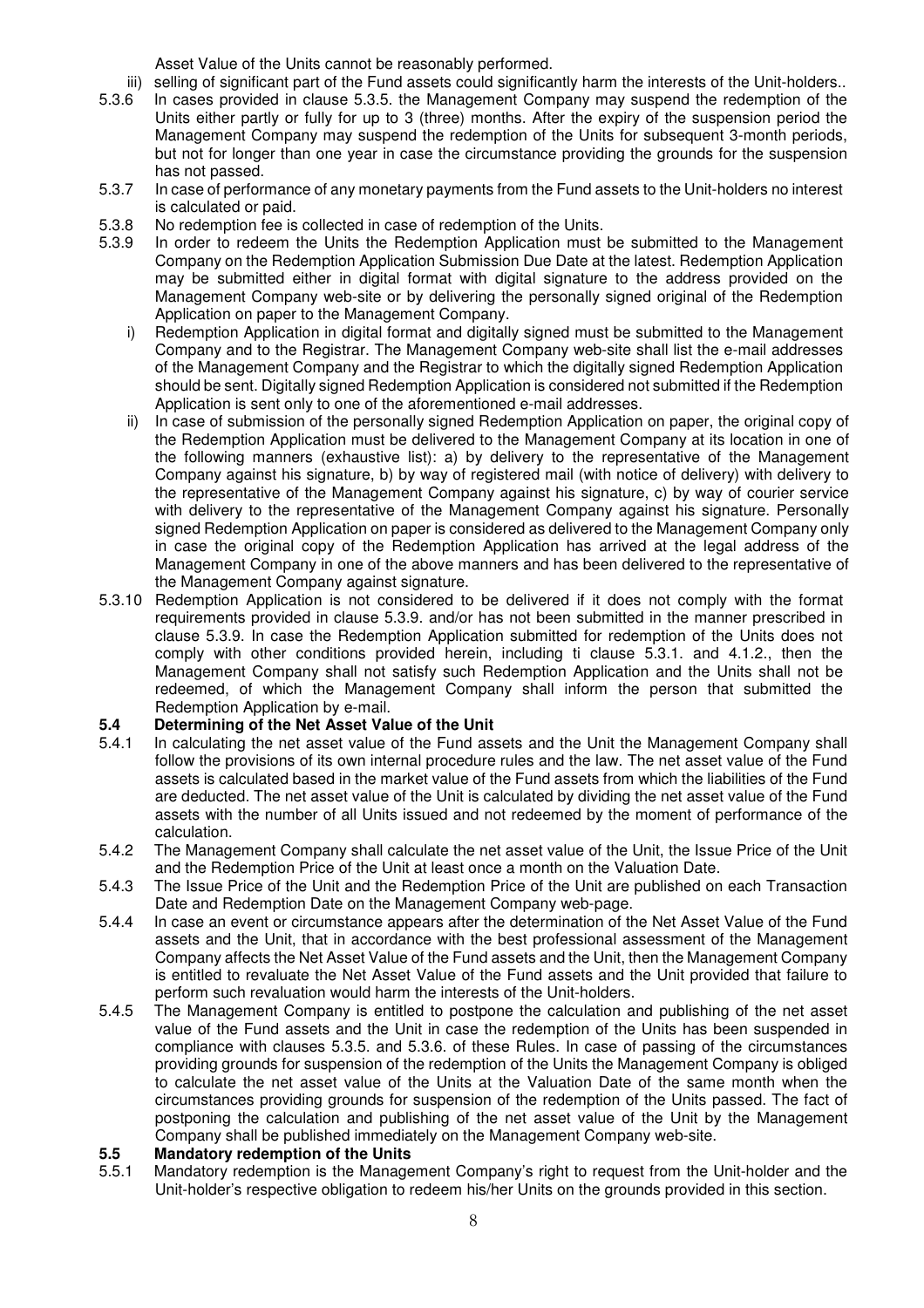- 5.5.2 The Management Company is entitled to execute the mandatory redemption of the Units held by the Unit-holder in order to ensure that the Units are not acquired or held by:
- 5.5.2.1 any person in conflict with clauses 5.1.6. and 4.2.2. (v) of these Rules;
- 5.5.2.2 any person that has been convicted with court judgment that has entered into force for commitment of criminal offence, irrespective of the country where the judgment was made;
- 5.5.2.3 any person under circumstances that in the opinion of the Management Company could result in tax liability for the Management Company or any other monetary liability that would not have been arisen for the Management Company in any other manner;
- 5.5.2.4 the Unit-holder does not provide, despite the respective request by the Management Company, the documents or information that are required in order to perform the Management Company's diligence obligations deriving from MLTFPA; or
- 5.5.2.5 the documents or information provided by the Unit-holder do not remove the Management Company's doubt that the purpose of the business relation or transaction could be money launering or financing of terreorism.
- 5.5.3 The Management Company may redeem the Units in mandatory manner in cases provided in clause 5.5. by informing the respective Unit-holder. In case of redemption of the Units according to clause 5.5. the Redemption Date shall be the 1st (first) Banking Day of the first calendar month of the Quarter after the Quarter when the respective notice was submitted to the Unit-holder by the Management Company or the 1st (first) Banking Day of the first calendar month of some following Quarter in case of postponing in accordance with the Rules. In other part the principles provided in clauses 5.3.3. to 5.3.8. of the Rules are applied to the redemption of the Units and the redemption of the Units shall take place with the Redemption Price of the Unit. In case of redemption of the Units in the cases provided clause 5.5. the Redemption Price of the Unit shall be paid to the banking account of the Unitholder specified in the Subscription Application, unless MLTFPA provides otherwise.

### **6 GENERAL MEETING**

### **6.1 Competence of general meeting**

- 6.1.1 The Unit-holders execute their rights regarding the common fund at the general meeting.
- 6.1.2 The general meeting has the competence to:
- i) decide on the merger of the fund;
- ii) decide on submission of petition to declare the fund insolvent or dissolved.

### **6.2 Calling of general meeting**

- 6.2.1 The general meeting is called by the Management Company.
- 6.2.2 General meeting is called and an item is taken into the agenda in case it is requested by Unit-holders whose Units represent at least one tenth of the total votes.
- 6.2.3 The notice for calling of general meeting is sent in a format enabling written reproduction to the addresses of the Unit-holders that are recorded at the register of Fund Units.
- 6.2.4 Participation and voting through electronic means at the general meeting is allowed.
- 6.2.5 The location of the general meeting is the location of the Management Company or other location indicated by the Management Company.
- 6.2.6 The costs of the general meeting are borne by the Management Company.
- **6.3.** General meeting has only the competence provided in these Rules and deciding on other issues provided in § 249 of IFA has been granted to the competence of the management of the Management Company.

### **7 OPERATIONS OF THE MANAGEMENT COMPANY**

### **7.1 The basis for the operation of the Management Company**

- 7.1.1 The basis for the operation of the Management Company is provided in the articles of association of the Management Company, in the legislation, in the activity licence issued for the Management Company and in the Rules.
- 7.1.2 The Management Company has the right, in compliance with the Rules, to possess and dispose of the Fund assets and other rights deriving from therein.
- 7.1.3 The Management Company invests the Fund assets at its own behalf and on the common account of the Unit-holders, i.e. on the account of the Fund.
- 7.1.4 In investing the Fund assets the Management Company is obliged to:
	- i) obtain sufficient information regarding the property intended to be acquired or have been acquired on account of the Fund;
	- ii) inspect the financial-economic situation of the issuer whose securities are intended to be acquired or have been acquired on account of the Fund;
	- iii) obtain sufficient information regarding the solvency of the person with whom transactions are being concluded on account of the Fund.
- 7.1.5 The Management Company is obliged to manage the Fund assets separately from its own assets, form the assets of the other funds managed by it and from other collective assets. The Fund assets shall not be part of the bankruptcy estate of the Management Company and the claims of the creditors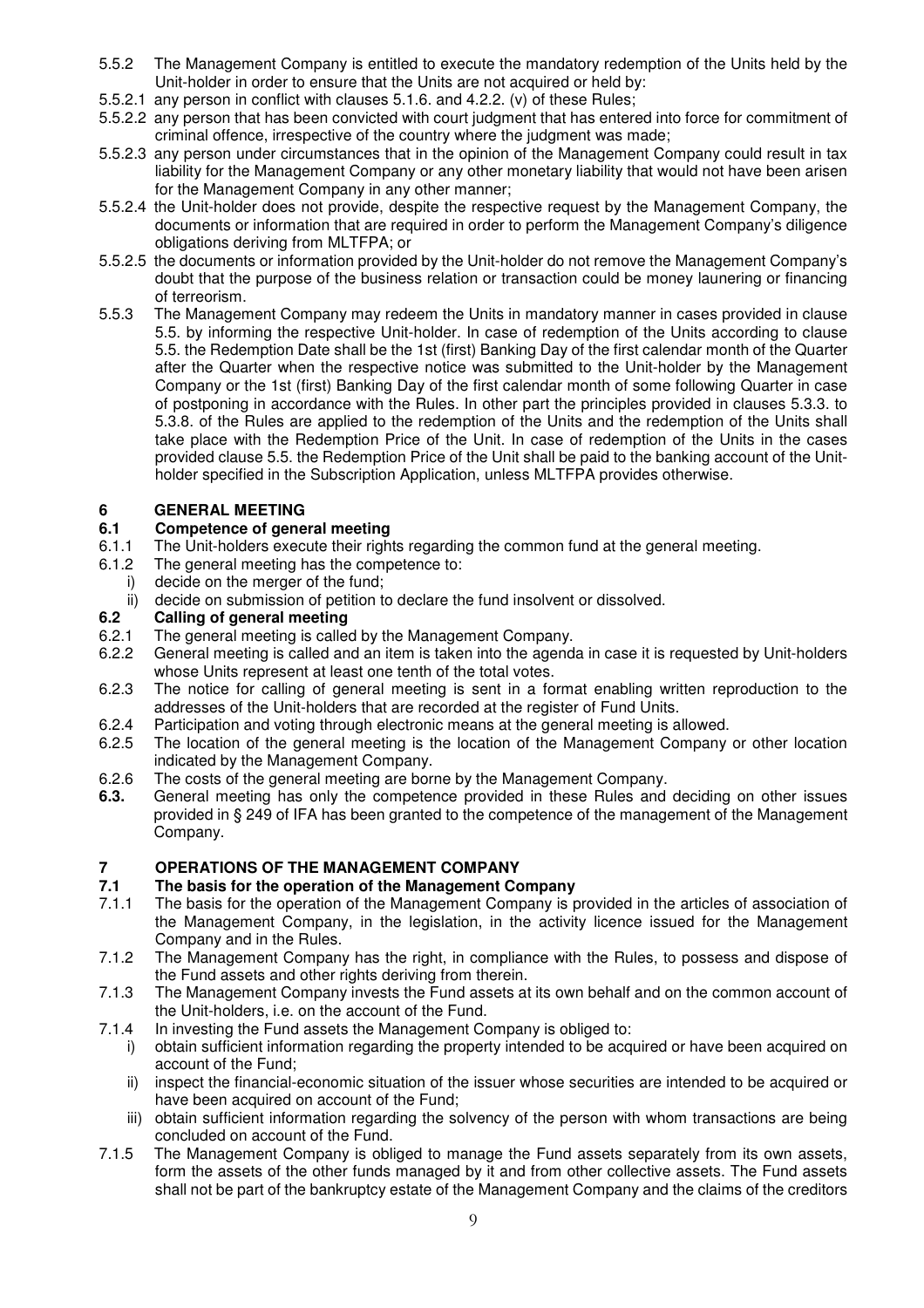of the Management Company cannot be satisfied on account of Fund assets.

- 7.1.6 The Management Company is entitled and obliged to file the claims of the Unit-holders or the Fund against third parties if failure to file such claims would or could result in occurrence of significant damage to the Fund or the Unit-holders. The Management Company is not obliged to file the aforementioned claims in case the Fund or the Unit-holders have themselves already filed these claims.
- 7.1.7 The Management Company shall be liable for the damage caused to the Fund or the Unit-holder by violation of its obligations.
- 7.1.8 The Management Company is entitled, but not obliged, to hold or acquire the Units of the fund and will do that in compliance with the valid legislation. In case the Management Company has acquired the Units, then it may redeem these Units in compliance with the procedure provided in the Rules and the restrictions provided in IFA are applied to the redemption of these.

## **7.2 Assignment of the operations of the Management Company**

- The Management Company is entitled to assign the following operations related to the management of the Fund to third parties for the best performance of its obligations by following the provisions of IFA:
	- i) Investment of the Fund assets;
	- ii) Organisation of the issue and redemption of the Units;
	- iii) Issuing of evidence of title, if necessary, to the Unit-holders of the Fund;
	- iv) Forwarding of necessary information to the Unit-holders of the Fund and other customer service;
	- v) Organisation of the marketing of the Units;
	- vi) Keeping record of the Fund assets and organising of accounting;
	- vii) Determination of the Net Asset Value of the Fund assets;
	- viii) Organisation of the maintaining of the register of the Units;
	- ix) Calculation of the profit of the Fund;
	- x) Calculation and publishing of the Net Asset Value of the Unit;
	- xi) Monitoring of the compliance of the operations of the Fund and the Management Company with the requirements of law and other legal acts, incl. application of the respective internal control system;
- xii) activities directly related to the abovementioned activitie.<br>7.2.2 Assignment of the tasks to a third party shall release the
- Assignment of the tasks to a third party shall release the Management Company from the liability in relation to the management of the Fund in the maximum extent allowed by IFA.

## **8 FEES AND EXPENSES PAYABLE ON ACCOUNT OF THE FUND**

#### **8.1 Performance fee**

- 8.1.1 The Management Company shall be paid a performance fee (hereinafter the Performance Fee). The calculation period for the Performance Fee is Quarter. The calculation of the Performance Fee shall be performed as of the Valuation Date.
- 8.1.2 The rate of the Performance Fee is 50% of the increase of the net asset value of the Unit over the nominal value of the Unit.
- 8.1.3 The Management Company is not entitled to receive the Performance Fee in case the net asset value of the Unit has fallen below the nominal value of the Unit. In such case the Performance Fee paid to the Management Company based on the previous Quarter shall not be returned or decreased or set off in any other manner.
- 8.1.4 No fees other than the Performance Fee shall be paid to the Management Company. The management of the Management Company may apply lower rate of the Performance Fee for some periods.

### **8.2 Other expenses paid on account of the Fund**

- 8.2.1 The transfer and service fees directly related to the transactions performed on account of the Fund and other costs directly related to the management of the Fund, including transactions fees, broker fees, stock exchange fees, interest costs, maintenance fees of securities accounts, shall be paid on account of the Fund based on the price list of the respective service provider.
- 8.2.2 Monthly fees payable on the expense of the Fund (including Performance and Management Fee) may not exceed 60% of the Net Asset Value of the Fund as of the Valuation Date of the following calendar month.
- 8.2.3 Costs related to opening and maintaining of the Unit-holder's securities account shall not be paid on account of the Fund and are paid by the Unit-holder at its own expenses.

### **9 DISBURSEMENTS**

- **9.1** The Unit-holders shall receive Disbursements without redeeming the Units in case the net asset value of the Unit has increased during a Quarter higher than the nominal value of the Unit. The Disbursement is calculated based on the increase in the net asset value as of the Valuation Date from which the Performance Fee of the Management Company has been deducted Disbursement is made by the Management Company to the Unit-holder's bank account within the 5 (five) days of the first calendar month of the Quarter.
- **9.2** The Unit-holder is not entitled to receive the Disbursements in case the net asset value of the unit has